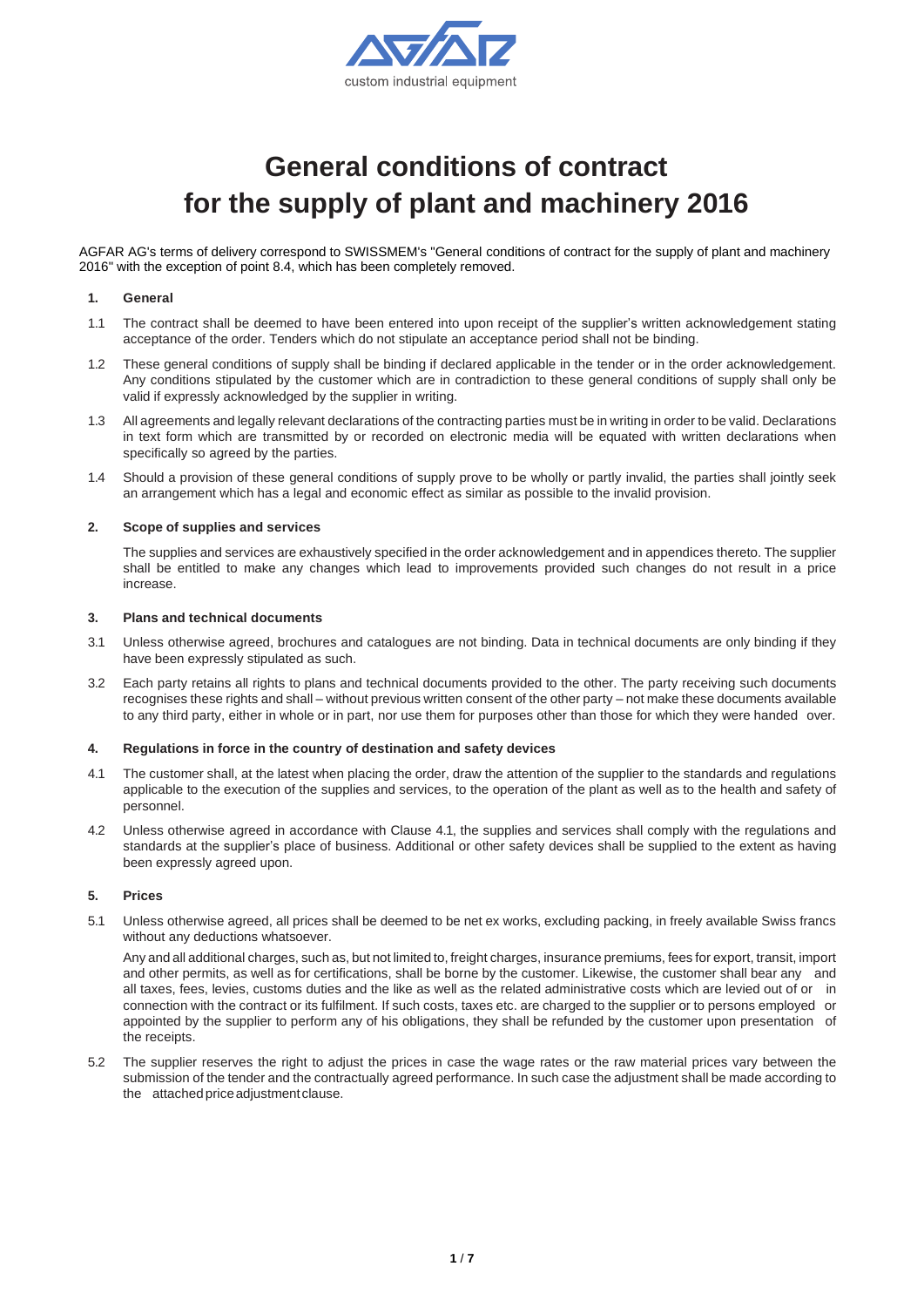

In addition, an appropriate price adjustment shall apply in case

- the delivery time has been subsequently extended due to any reason stated in Clause 8.3, or
- the nature or the scope of the agreed supplies or services has changed, or
- the material or the execution has undergone changes because any documents furnished by the customer were not in conformity with the actual circumstances, or were incomplete, or
- an amendment has been made to laws, regulations or the principles of interpretation or application.

#### **6. Terms of payment**

6.1 Payments shall be made by the customer at the supplier's domicile according to the agreed terms of payment, without any deduction for cash discount, expenses, taxes, levies, fees, duties, and the like.

Unless otherwise agreed, the price shall be paid in the following instalments:

- one third as advance payment within one month after receipt of the order acknowledgement by the customer,
- one third on expiry of two thirds of the agreed delivery time,
- the remainder within one month after supplier's advice that the supplies are ready for dispatch.

Payment shall be deemed to be effected when Swiss francs have been made freely available to the supplier at the supplier's domicile. If payment by bills of exchange or Letter of Credit is agreed, the customer shall pay the cost of discounting such bills, bill of exchange taxes and collection charges and the cost of issuing, notifying and confirming the Letter of Credit.

- 6.2 The dates of payment shall also be observed if transport, delivery, installation, commissioning or taking over of the supplies or services is delayed or prevented due to reasons beyond supplier's control, or if unimportant parts are missing, or if postdelivery work is to be carried out which does not prevent the supplies from being used.
- 6.3 If the advance payment or the contractually agreed securities are not provided in accordance with the terms of the contract, the supplier shall be entitled to adhere to or to terminate the contract, and shall in both cases be entitled to claim damages.

If the customer, for any reason whatsoever, is in delay with a further payment, or if the supplier is seriously concerned that he will not receive payments in total or in due time because of circumstances having taken place since entering into the contract, the supplier, without being limited in his rights provided for by law, shall be entitled to refuse further performance of the contract and to retain the supplies ready for dispatch until new terms of payment and delivery will have been agreed and until the supplier will have received satisfactory securities. If such an agreement cannot be reached within a reasonable time, or if the supplier does not receive adequate securities, the supplier shall be entitled to terminate the contract and to claim damages.

6.4 If the customer does not adhere to the agreed terms of payment, he shall be liable, without reminder, for interest with effect from the agreed date on which the payment was due at a rate depending on the terms prevailing at the customer's domicile, but not less than 4 per cent over the current 3-month CHF-LIBOR target. The right to claim further damages is reserved.

#### **7. Reservation of title**

The supplier shall remain the owner of all supplies until he has received the full payments in accordance with the contract.

The customer shall cooperate in any measures necessary for the protection of the supplier's title. In particular, upon entering into the contract he authorises the supplier to enter or notify the reservation of title in the required form in public registers, books or similar records, all in accordance with the relevant national laws, and to fulfil all corresponding formalities, at the customer's expense.

During the period of the reservation of title, the customer shall, at his own cost, maintain the supplies and insure them for the benefit of the supplier against theft, breakdown, fire, water and other risks. He shall further take all measures to ensure that the supplier's title is in no way compromised or rescinded.

## **8. Delivery time**

- 8.1 The delivery time shall start as soon as the contract is entered into, all official formalities such as, but not limited to, import, export, transit and payment permits have been completed, payments due with the order have been made, any agreed securities given and the main technical points settled. The delivery time shall be deemed to be observed if by that time the supplier has sent a notice to the customer informing him that the suplies are ready for dispatch.
- 8.2 Compliance with the delivery time is conditional upon the customer's fulfilment of his contractual obligations.
- 8.3 The delivery time shall be reasonably extended:
	- a) if the information required by the supplier for the performance of the contract is not received in time, or if the customer subsequently changes it thereby causing a delay in the delivery of the supplies or services;
	- b) if hindrances occur which the supplier cannot prevent despite exercising the required care, regardless of whether they affect the supplier, the customer or a third party. Such hindrances include, but shall not be limited to, epidemics, mobilisation, war, civil war, acts of terrorism, riots, political unrest, revolutions, sabotage, serious breakdown in the works, accidents, labour conflicts, late or deficient delivery by subcontractors of raw materials, semifinished or finished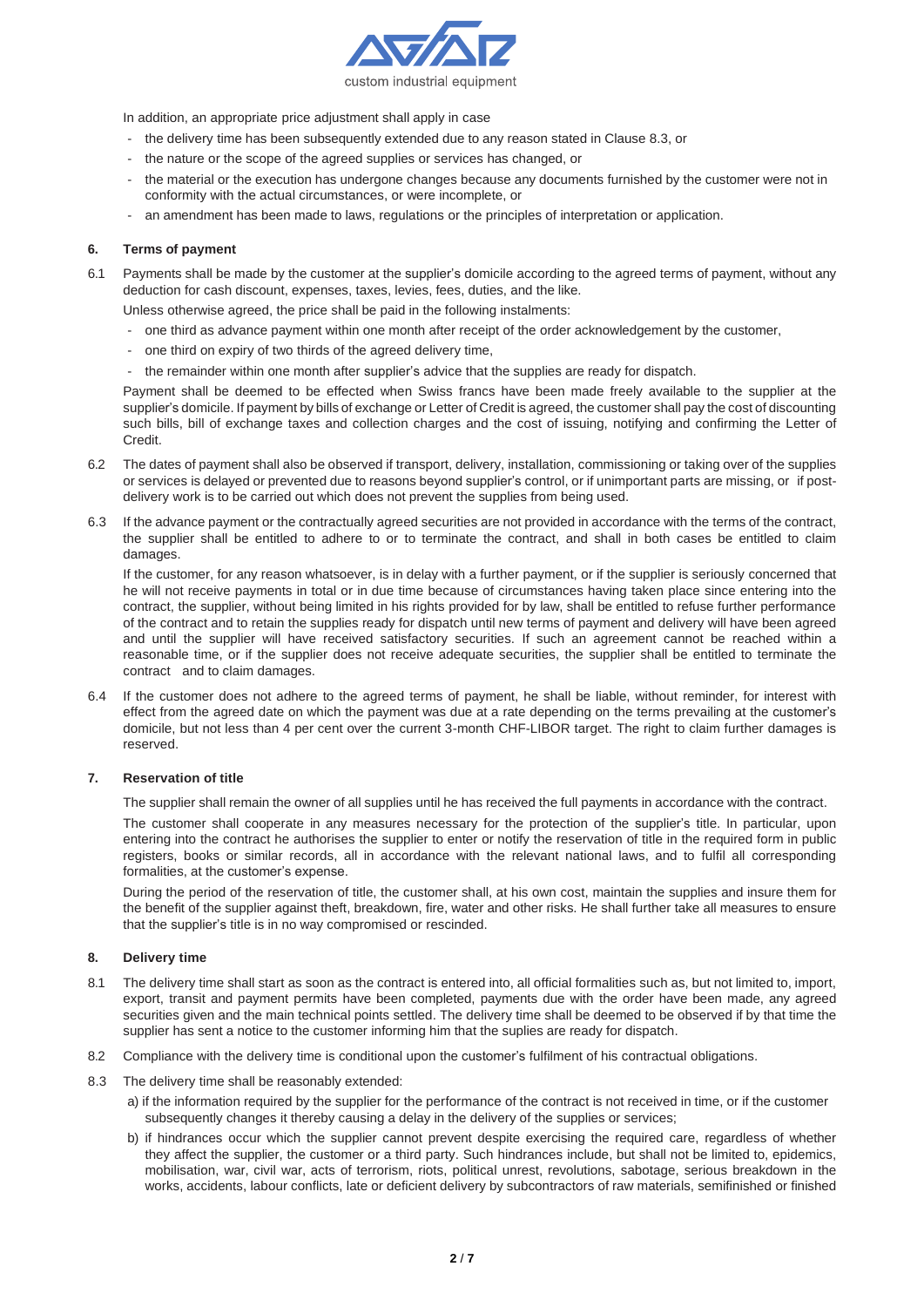

products, the need to scrap important work pieces, actions or omissions by any authorities or state or supranational bodies, embargoes, unforeseeable transport problems, fire, explosion, natural catastrophes;

- c) if the customer or a third party is behind schedule with work he has to execute, or with the performance of his contractual obligations, in particular if the customer fails to observe the terms of payment.
- 8.4 In case a specific date is fixed instead of a delivery period, this date shall correspond to the last day of a delivery period; Clauses 8.1 to 8.3 apply by analogy.
- 8.5 Any delay of the supplies or services does not entitle the customer to any rights and claims other than those expressly stipulated in this Clause 8. This limitation does, however, not apply to unlawful intent or gross negligence on the part of the supplier, but does apply to persons employed or appointed by the supplier to perform any of his obligations.

## **9. Packing**

Packing shall be charged for separately by the supplier and shall not be returnable. However, if it is declared as the supplier's property, it shall be returned by the customer, carriage paid, to the place of dispatch.

#### **10. Passing of benefit and risk**

- 10.1 The benefit and the risk of the supplies shall pass to the customer by the date of their leaving the works at the latest.
- 10.2 If dispatch is delayed at the request of the customer or due to reasons beyond supplier's control, the risk of the supplies shall pass to the customer at the time originally foreseen for their leaving the works. From this moment on, the supplies shall be stored and insured on the account and at the risk of the customer.

#### **11. Forwarding, transport and insurance**

- 11.1 The supplier shall be notified in good time of any special requirements regarding forwarding, transport and insurance. Transportation shall be at the customer's expense and risk.
- 11.2 Objections regarding forwarding or transport shall be immediately submitted by the customer to the last carrier upon receipt of the supplies or of the shipping documents.
- 11.3 The customer shall be responsible for taking out insurance against damage of any kind.

#### **12. Inspection and taking-over of the supplies and services**

- 12.1 As far as being normal practice, the supplier shall inspect the supplies and services before dispatch. If the customer requests further testing, this has to be specially agreed upon and paid for by the customer.
- 12.2 The customer shall inspect the supplies and services within a reasonable period of time and shall immediately notify the supplier in writing of any deficiencies. If the customer fails to do so, the supplies and services shall be deemed to have been taken over.
- 12.3 If the supplier has been notified of deficiencies in accordance with Clause 12.2, he shall remedy them as soon as possible, and the customer shall give the supplier the possibility to do so. After remedy of such deficiencies, a taking-over test in accordance with Clause 12.4 will be carried out at the request of the customer or the supplier.
- 12.4 Subject to Clause 12.3, the execution of a taking-over test as well as the stipulation of the conditions related thereto require a special agreement. In the absence of such an agreement the following shall apply:
	- The supplier shall advise the customer of the execution of the taking-over test in good time so that the customer or his representative can attend.
	- A taking-over report shall be prepared which shall be signed by both the customer and the supplier or by their representatives. Such report shall either state that the taking-over has taken place, or that it has taken place under reservations, or that the customer has refused it. In the last two cases, the deficiencies shall be listed individually in the report.
	- In case of insignificant deficiencies, in particular those which do not substantially hinder the efficient functioning of the supplies or services, the customer shall not be entitled to refuse taking-over of the supplies or services and refuse to sign the taking-over report. The supplier shall remedy such deficiencies without delay.
	- In case of significant deviations from the contract or serious deficiencies, the customer shall give the supplier the possibility to remedy these within a reasonable time. Thereafter, a further taking-over test shall take place.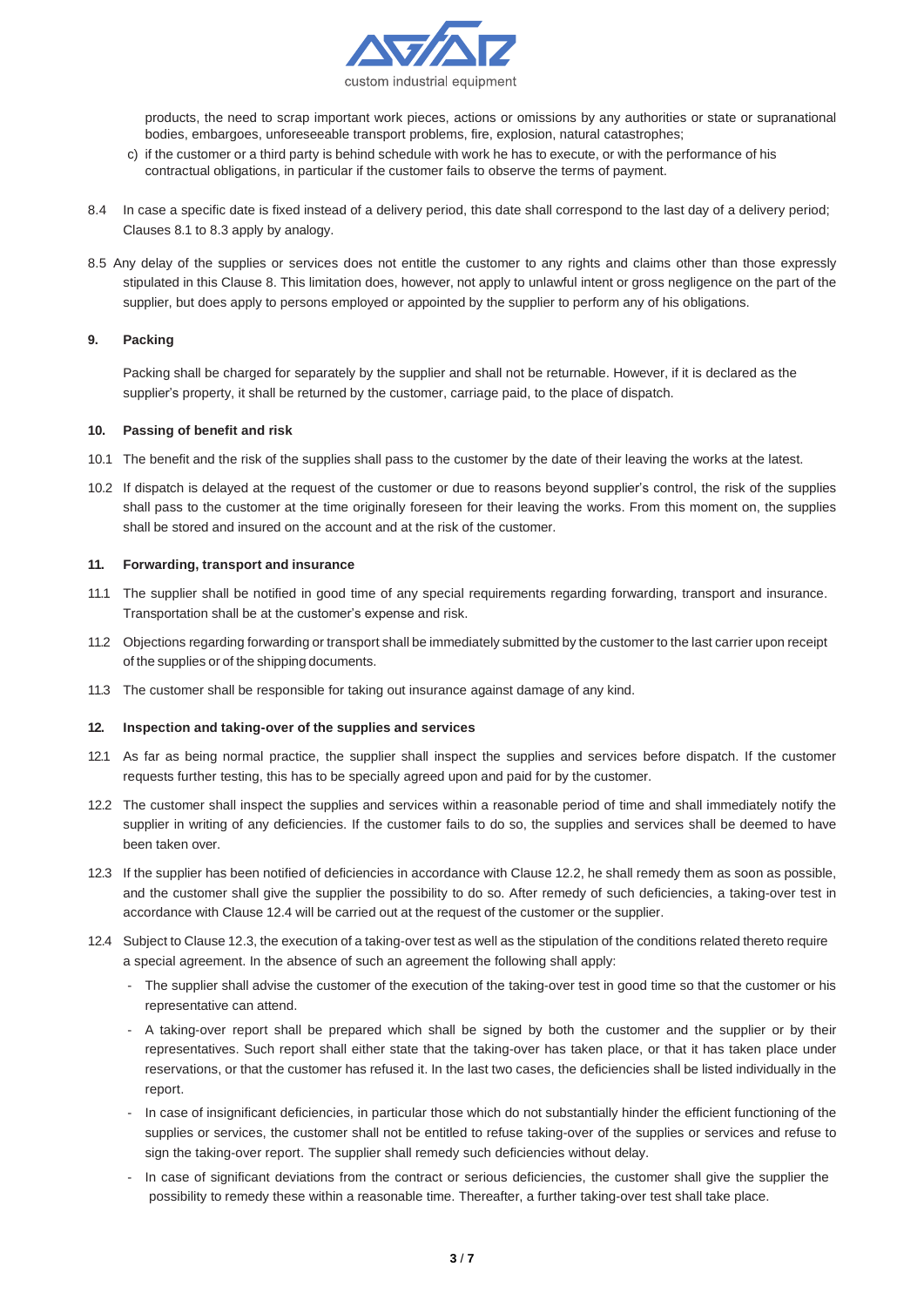

If during this test significant deviations from the contract or serious deficiencies appear again, the customer shall be entitled to claim either a price reduction or an indemnity or other compensation from the supplier, provided this has been agreed beforehand. If, however, the deviations and deficiencies which appear during the test are of such significance that they cannot be remedied within a reasonable time and provided the supplies and services cannot be used for their specified purpose, or such use is considerably impaired, then the customer shall be entitled to refuse taking-over of the defective part or, if partial taking-over is economically not justified, to terminate the contract. In this case, the supplier can only be held liable for reimbursing the sums which have been paid to him for the parts affected by the termination.

#### 12.5 Taking-over shall also be deemed completed

- if the customer does not participate in the taking-over despite being requested in advance to do so;
- if the taking-over test cannot be carried out on the date provided for due to reasons beyond supplier's control;
- if the customer refuses the taking-over without being entitled to do so;
- if the customer refuses to sign the taking-over report prepared in accordance with Clause 12.4;
- as soon as the customer uses the supplies or services.
- 12.6 Deficiencies of any kind in supplies or services shall not entitle the customer to any rights and claims other than those expressly stipulated in Clauses 12.4 and 13 (guarantee, liability for defects).

#### **13. Guarantee, liability for defects**

13.1 Guarantee period

The guarantee period is 12 months, or 6 months in case of a multi-shift system. It starts when the supplies leave the works or at the taking-over of the supplies and services should such taking-over have been agreed upon beforehand, or, if the supplier undertakes the installation, upon completion thereof. If dispatch, taking-over or installation are delayed due to reasons beyond supplier's control, the guarantee period shall end not later than 18 months after supplier's notification that the supplies are ready for dispatch.

For replaced or repaired parts the guarantee period starts anew and lasts 6 months from the replacement or completion of the repair or taking-over, but not longer than the expiry of a period double the guarantee period stipulated in the preceding paragraph.

The guarantee expires prematurely if the customer or a third party undertakes modifications or repairs or if the customer, in case of a defect, does not immediately take all appropriate steps to mitigate the damage and give the supplier the possibility to remedy the defect.

13.2 Liability for defects in material, design and workmanship

Upon the written request of the customer, the supplier may choose to repair or replace as quickly as possible any parts of the supplies which, before the expiry of the guarantee period, are proven to be defective due to bad material, faulty design or poor workmanship. Replaced parts shall become the supplier's property if he does not explicitly renounce this. Under restriction of proportionality, the supplier shall bear the costs of remedying the defective parts provided that they do not exceed the customary costs of transport, personnel, travelling, accommodation, dismantling and reassembly of the defective parts.

13.3 Liability for express warranties

Express warranties are only those which have been expressly specified as such in the order acknowledgment or in the specifications. An express warranty is valid until the expiry of the guarantee period at the latest. If a taking-over test has been agreed, the warranty shall be deemed to have been fulfilled as soon as the test results prove the relevant characteristics.

If the express warranties are not or only partially achieved, the customer may first of all require the supplier to carry out the improvements immediately. The customer shall give the supplier the necessary time and possibility to do so.

If these improvements fail completely or in part, the customer may claim compensation as agreed beforehand for such case, or, if such an agreement has not been made, a reasonable reduction of price. If, however, the defects are of such significance that they cannot be remedied within a reasonable time and provided that the supplies and services cannot be used for their specified purpose, or if such use is considerably impaired, then the customer shall be entitled to refuse acceptance of the defective part or, if partial acceptance is economically not justified for him and he communicates this immediately, to terminate the contract. In this case the supplier can only be held liable for reimbursing the sums which have been paid to him for the parts affected by the termination.

13.4 Exclusions from the liability for defects

All deficiencies which cannot be proven to have their origin in bad material, faulty design or poor workmanship, e.g. those resulting from normal wear, improper maintenance, failure to observe the operating instructions, excessive loading, use of any unsuitable material, influence of chemical or electrolytic action, building or installation work not undertaken by the supplier, or resulting from other reasons beyond supplier's control are excluded from the supplier's guarantee and liability for defects.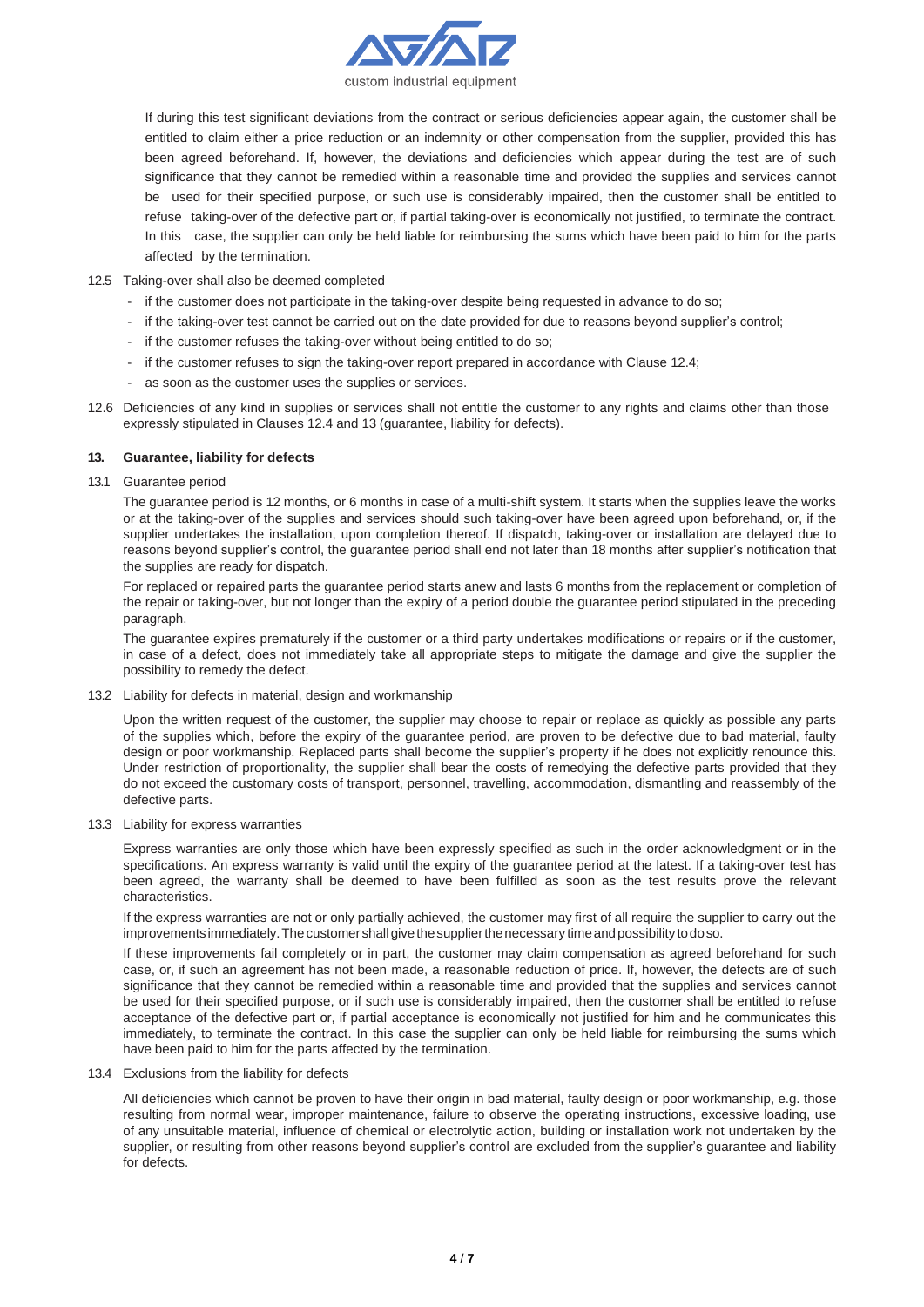

13.5 Supplies and services of subcontractors

For supplies and services of subcontractors requested by the customer, the supplier assumes the guarantee and liability for defects, only to the extent of the subcontractors' guarantee and liability obligations.

13.6 Exclusivity of guarantee claims

With respect to any defective material, design or workmanship as well as to any failure to fulfil express warranties, the customer shall not be entitled to any rights and claims other than those expressly stipulated in Clauses 13.1 to 13.5.

If the customer reports a defect and no defect is found for which the supplier is liable, the customer is responsible for compensating the supplier for the work undertaken and other expenses and costs.

13.7 Liability for additional obligations

The supplier is only liable for unlawful intent or gross negligence for claims arising out of inadequate advice and the like or out of breach of any additional obligations.

## **14. Non-performance, bad performance and their consequences**

- 14.1 In all cases of bad performance or non-performance not expressly covered by these general conditions of supply, in particular if the supplier, without valid reasons, starts the execution of the supplies and services so late that punctual completion is unlikely to be foreseen, or if execution contrary to the terms of the contract can be clearly foreseen due to supplier's fault, or if the supplies and services have been executed contrary to the terms of the contract due to supplier's fault, then the customer shall be entitled to grant a reasonable additional period for the supplies or services affected thereby by simultaneously warning to terminate the contract in case of non-compliance. If such additional period lapses due to supplier's fault, the customer shall be entitled to terminate the contract with respect to the supplies or services executed, or certain to be executed, contrary to the terms of the contract, and to claim a refund of the payments already made for such supplies or services.
- 14.2 In such case, Clause 19 shall apply with regard to any claims for damages on the part of the customer and with regard to the exclusion of any further liability, and any claim for damages shall be limited to 10 per cent of the contract price for the supplies and services affected by the termination.

#### **15. Termination of the contract by the supplier**

The contract shall be adapted appropriately, if unforeseen events considerably change the economic effect or the content of the supplies or services or considerably affect the activities of the supplier, or if performance subsequently becomes impossible. If such an adaptation is economically not justifiable, the supplier shall be entitled to terminate the contract or the parts affected thereby.

If the supplier wishes to terminate the contract he shall – after having recognised the consequences of the event – immediately inform the customer; this applies even if an extension of the delivery time has been agreed beforehand. In case of termination of the contract, the supplier shall be entitled to payment of those parts of the supplies and services which have already been carried out. Claims for damages on the part of the customer because of such termination are excluded.

## **16. Export control**

The customer recognises that the supplies may be subject to Swiss and/or foreign legal provisions and regulations on export control and are not allowed to be sold, leased or otherwise transferred or used for a purpose other than the agreed without an export or reexport permit of the competent authority. The customer undertakes to comply with such provisions and regulations. He is aware that these may change and that they apply to the contract in the current valid wording.

## **17. Data protection**

The supplier is entitled to process the personal data of the customer in order to perform the contract. Furthermore, the customer consents in particular to the supplier transmitting such data to third parties in Switzerland and abroad for the purpose of performing and maintaining the business relationships between the parties.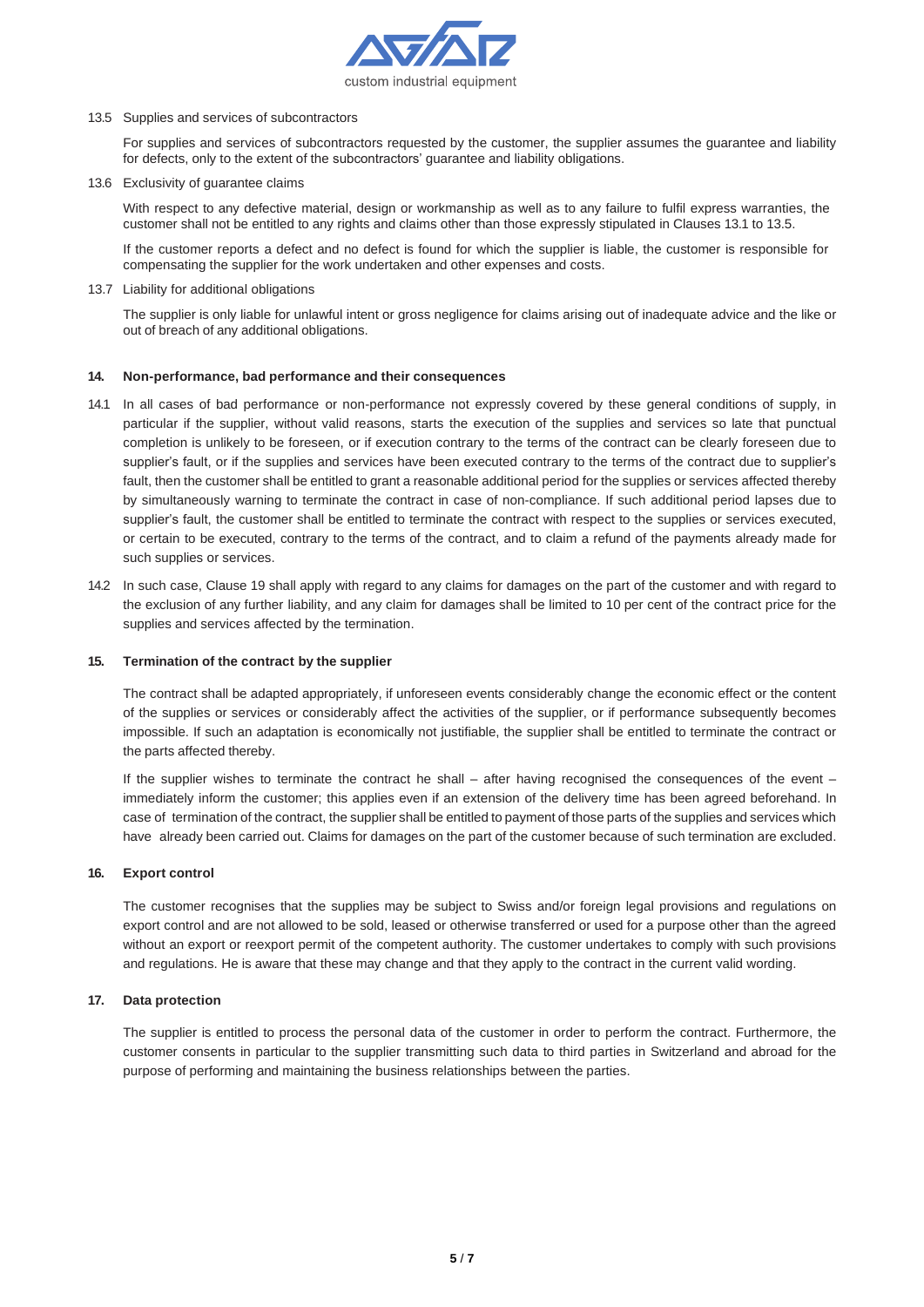

# **18. Software**

If the supplies and services delivered by the supplier include software, the customer is granted a non-exclusive right of use of the software together with the delivery item, unless otherwise agreed. The customer is not entitled to copy (except for archival purposes, troubleshooting or to replace faulty data carriers) or to edit the software. In particular, the customer may not disassemble, decompile, decrypt or reverse engineer the software without the prior written consent of the supplier. In case of infringement, the supplier may withdraw the right of use. For third-party software, the conditions of use of the licensor apply, and the licensor, as well as the supplier, may also assert a claim in the event of infringement.

## **19. Exclusion of further liability on the supplier's part**

All cases of breach of contract and the relevant consequences as well as all rights and claims on the part of the customer, irrespective on what ground they are based, are exhaustively covered by these general conditions of supply. In the event that claims of the customer in relation to or in connection with the contract or the breach thereof should exist, the total amount of such claims is restricted to the price paid by the customer. In particular, any claims not expressly mentioned for damages, reduction of price, termination of or withdrawal from the contract are excluded. In no case whatsoever shall the customer be entitled to claim damages other than compensation for the costs of remedying defects in the supplies. This in particular refers, but shall not be limited, to loss of production, loss of use, loss of orders, recall costs, loss of profit and other direct or indirect or consequential damage. Liability is also excluded for compensation claims from third parties against the customer for infringements of intellectual property rights.

This exclusion of further liability on the supplier's part does not apply to unlawful intent or gross negligence on the part of the supplier, but does apply to persons employed or appointed by the supplier to perform any of his obligations. This exclusion of liability does not apply as far as it is contrary to compulsory law.

# **20. Right of recourse of the supplier**

If personal injury or damage to the property of third parties occurs through actions or omissions of the customer or of persons employed or appointed by him to perform any of his obligations, and if a claim is made against the supplier, then the latter shall be entitled to take recourse against the customer.

## **21. Installation**

If the supplier undertakes installation or supervision of the installation, the General Conditions of Installation of Swissmem shall apply.

## **22. Jurisdiction and applicable law**

- 22.1 The place of jurisdiction for both the customer and the supplier shall be at the registered office of the supplier. The supplier shall, however, be entitled to sue the customer at the latter's registered address.
- 22.2 The contract shall be governed by Swiss substantive law.